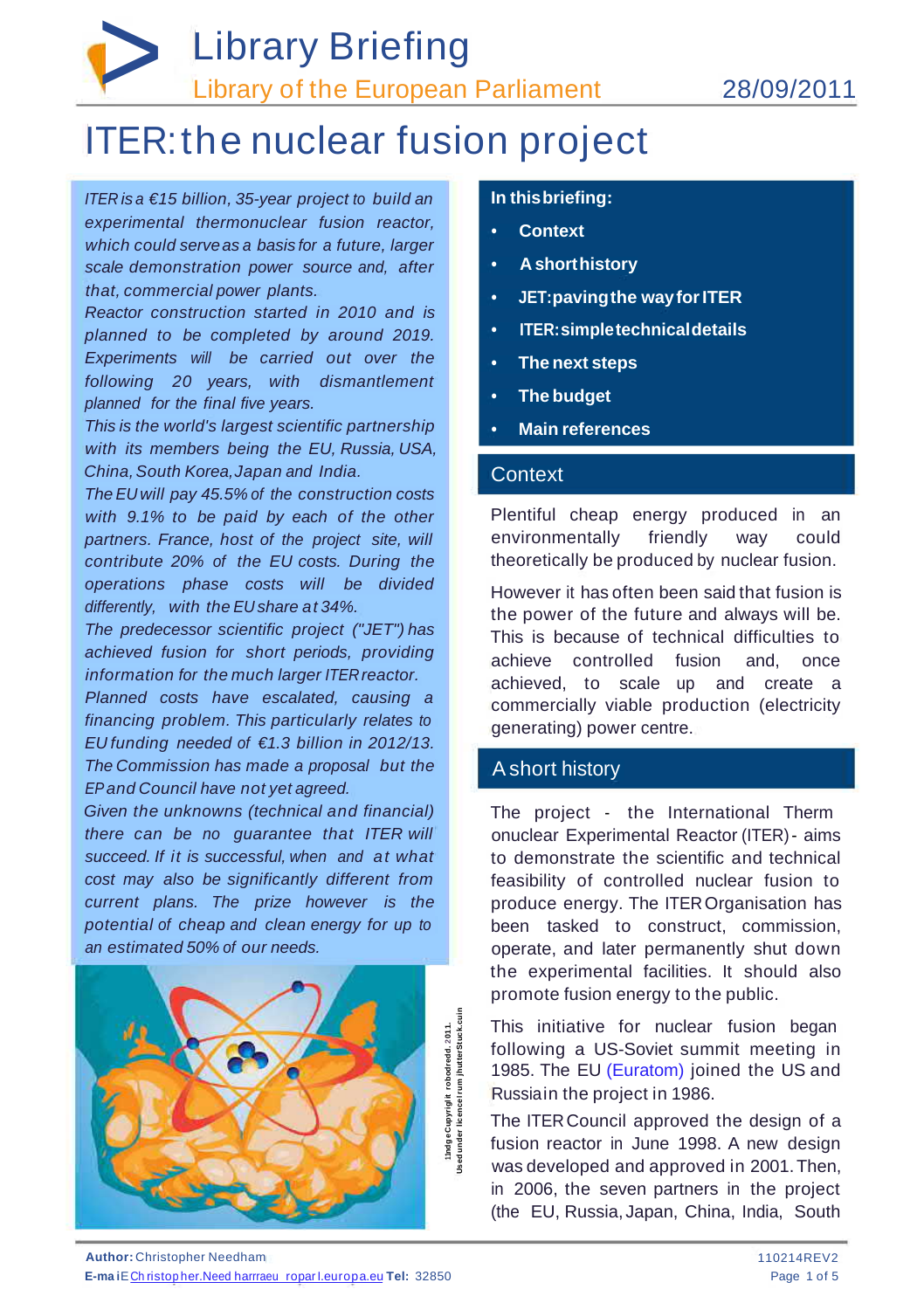

research and development and fabrication of most of the high-technology components. F4E was established in April 2007 for a period of 35 years and is located in Barcelona, Spain.

Korea and the United States) agreed to its funding and adopted a 35-year international agreement. This agreement foresees ten years for construction, twenty for operation and five years for closure. The seven parties represent half of the world's population.

> The Joint European Torus (JET), sited in the UK, is the world's largest fusion device and holds the world record for fusion power.The organisation has a thousand scientists and engineers. Knowledge gained from JETis to be used at ITER, its successor in the development of fusion power.

#### JET: paving the way for ITER

#### **The ITER site**



JET's management currently hopes that in five years it may reach a point where the amount of energy produced will equal that put in. Its best result in this was in 1997 when, for two seconds, 16 megawatts of output was achieved for 25 megawatts of input. For commercial use there would need to be a near constant ten times power output gain.

JETroutinely initiates nuclear fusion ata rate far in excessof that of the sun. However, this lasts only for seconds. Though too small to produce meaningful amounts of electricity, it is a prototype for the bigger and potentially commercial ITER.

Plasma turbulence: the primary magnetic field varies,causing turbulence in the plasma. This is balanced by the plasma's own magnetic field but since this is inconsistent it causes the system to break down. This means that the reactor is constantly starting and

Major technical problems to be overcome are:

Fusion for energy (F4E), created under the Euratom Treaty, is the EU's managing organisation for ITER.It is responsible for the preparation and coordination of the design,

fusion. The interior of the larger of the JET's two fusion machines ("tokamaks") was recently retiled (5 000 carbon tiles replaced by beryllium and tungsten tiles at a cost of €100 million), necessitating an 18-month shut down.

Source: ITER.

- Finding a material for the tiles in the fusion reactor that can withstand the neutron bombardment arising from
- Nuclear fusion is very different from nuclear fission.
- The fusion chamber would turn itself off automatically in case of a problem so a runaway reaction is not possible.
- There is little fuel in the reactor vessel.

In June 2005 it was agreed to base it at Cadarache in southern France (near Marseille), The 42-hectare site was prepared from 2007 and completed in 2009. In 2010 work started on excavating the reactor site and in August 2011 concrete pouring began for the reactor building. Assembly of the reactor itself is planned to start in 2015, with completion in 2018. It is hoped that this, the world's largest and most advanced experimental fusion reactor, will be switched on in 2019.

Concern has been expressed with ITER being built in a seismic area and therefore potentially having a "nuclear accident" like Fukushima, The experts say that this is not possible:

**Author:** Christopher Needham

**E-mail:** Ch ristop h er.N eed h arrraeu roparI.eu rop a.eu **Tel:** 32850

110214REV2 Page 2 of 5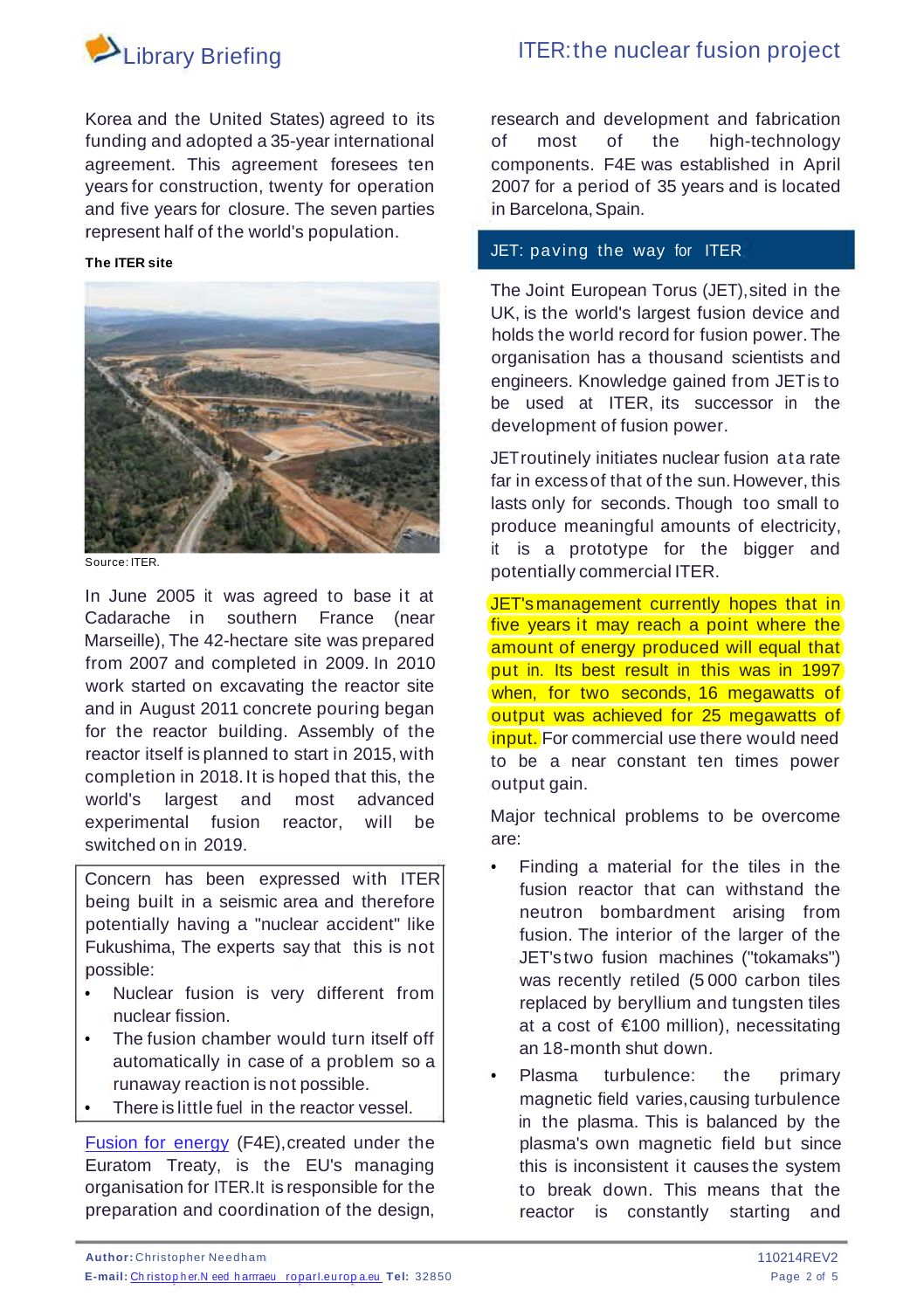## Library Briefing **ITER:the nuclear fusion project**



stopping, which is not acceptable for a commercial power station.

**The inside of the JET tokamak, showing the tiles**



The neutrons produced through fusion make the reactor chamber radioactive. However, the quantity and life of the radioactive waste should be limited, certainly in relation to current fission nuclear energy generation.

This whole process is to be carried out in a specially designed, vessel. Invented by the Russians in the 1950s, this is called a 'tokamak'<sup>'</sup>: a torus (doughnut)-shaped magnetic chamber. The magnets provide shielding, which minimises heat loss.

**The doughnut-shaped chamber**



Source: EFDA

Source: EFDA-JET

#### ITER:simple technical details

Atoms can be joined together ('fusion') using very high pressuresand temperatures. This is what happens in our sun. To achieve this on earth gases need to be heated ten times hotter than the sun, to 150 million degrees Celsius. In these conditions gas becomes plasma, which is a high-energy state of matter.

No fusion machines - since the first machine constructed in the 1950s - have produced meaningful amounts of electricity so far, although megawatts of power have been produced for a few seconds.

There are other independent, on going projects to achieve fusion using different designs.

Two **isotopes** of hydrogen (deuterium and tritium) are used since they fuse most easily. When enough deuterium-tritium plasma is held for long enough at a high enough temperature and pressure, fusion occurs.



Plasma experiments at ITER are planned to begin in 2019. A fusion reaction to produce 500 megawatts of output power for 50 megawatts of input power is planned by 2026/27.

ITER will be about twice as big as the JET reactors. It should have pulses 20 times as long (400 seconds), with the aim to produce around 30 times the power (500 MW against 16 MW) during individual runs lasting up to

Deuterium, the principal fuel, can be extracted from water. Tritium is produced during the fusion reaction through contact with lithium. Fusion produces helium, a neutron and a lot of energy. No carbon dioxide is released.

**Author:** Christopher Needham **110214REV2**

**E-mail:** Christop her.N eed ham europarl.europ a.eu Tel: 32850 **Page 3 of 5** Page 3 of 5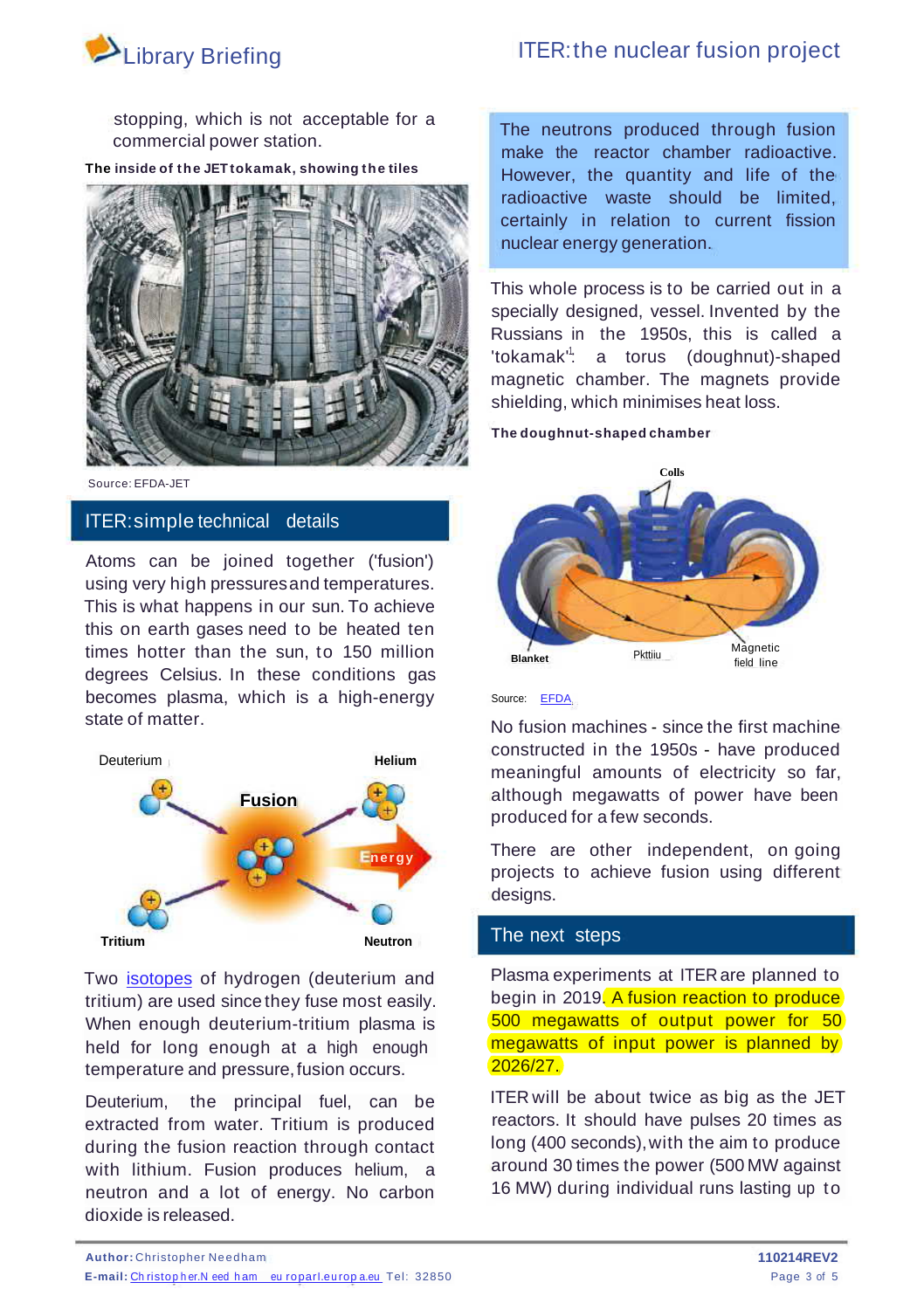

#### 50 minutes. **ITER aims to demonstrate the** commercial viability of fusion.

#### **The ITER design**



Cost increases have arisen through:

- Materials (steel, concrete and copper) rising up to three times faster than inflation.
	- The setting up of F4E at a cost of €650 million and greater complexity for the project's management (there were only three partners in 2001).
	- Design changes reflecting the fact that fusion science continues to develop.

The ITER construction cost was agreed with a maximum ceiling of €13 billion in July 2010 by the ITER Council. The EC and EU ministers have expressed support for ITER. The latter have said they expect credible, contained and reasonable costs, a realistic timetable and good management.

ITER's Director General (the equivalent of the Chief Executive Officer) has said that cost containment is very important. Cost savings are to be achieved through reductions in construction costs and some contingency provisions along with simplification, such as the management structure. Cuts of around €600 million have been mentioned.

Source: F4E

Success with the ITER should be followed by a commercial demonstration fusion power plant. The ITER partners are expected to build their own fusion reactors based on the demonstration model.

> **Operating** costs were estimated in 2006 at €3 billion for the 20 years.

> The **deactivation and decommissioning** phases (2037-2042) have planned costs of €281 **million and** €530 **million (in** 2001 values).

The European Commission's (EC) director of research in nuclear energy has said that the earliest date for a commercial fusion reactor would be 2040. Elsewhere, a demonstration plant has been indicated as likely by 2040, with estimates that fusion could produce

20% to 25% or 50% of our energy needs by 2100.

#### **Financing**

ITER is financed by its members. F4E manages the EUs contribution to ITER. Switzerland, as a Euratom associated state, is a full member of F4E,and contributes to the EUs share of funding.

For the **construction** phase (2007-201 9), the EUs contribution is 45.5% (capped at  $6.6$ ) billion) of the cost with the French contribution being approximately 20% of

### The budget

#### **Costs**

Three cost phases have been identified: construction, operation and dismantling.

In 2001, total **construction** costs were estimated at around €5.9 billion. By the time of formal agreement and the establishment of the funding package in 2006, the cost estimate was €10 billion.

**E-mail:** Ch ristop her.Need harrraeu roparI.europa.eu **Tel:** 32850

110214REV2 Page 4 of 5